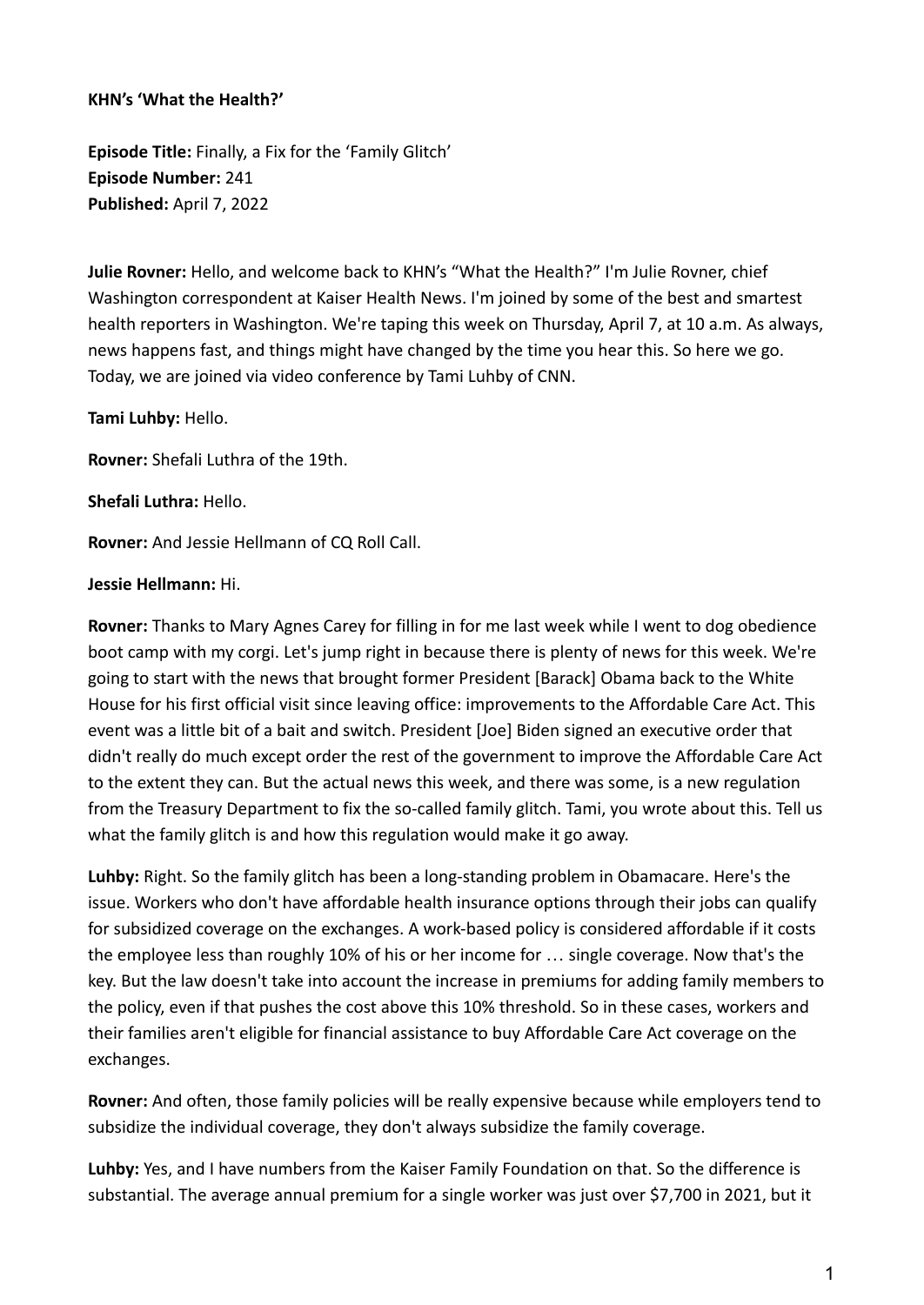topped \$22,000 for a family, according to the most recent KFF study. And the problem affects lots of people. [KFF] also says that some 5.1 million people, the majority of them children, are affected. Now, the proposed rule would allow family members of the workers who are offered the affordable single coverage but unaffordable family policies to qualify for subsidies on the exchanges. And the White House says that an estimated 200,000 uninsured Americans would gain coverage and nearly a million people would see reductions in their premiums. And they say many families would be able to save hundreds of dollars a month. If this proposed rule is finalized, it would go into effect January 2023, so they would be able to enroll this fall. The White House declined to comment on how much it would cost, which is probably why it hasn't been done until now. But the Congressional Budget Office has previously pegged it at \$45 billion over 10 years.

**Rovner:** Yeah, Congress has been talking about fixing this pretty much since the Obama Treasury Department first basically created it in the early 2010s, when it interpreted the Affordable Care Act to say that "yeah, you can qualify for subsidies if it's unaffordable for single coverage but not unaffordable for family coverage." The assumption has always been that it was going to require legislation and that that legislation would cost quite a bit of money. In fact, I was told by numerous staffers that they knew this was happening when they wrote the law, but it was going to be so expensive that they couldn't afford to do it and keep the law under the \$1 trillion estimate that they had promised. Which is how it ended up in there in the first place. So the big question is: What makes the Biden administration think they can now just fix it by regulation? Or are they just hoping that nobody sues?

**Luhby:** That is probably the question. Plus, they also needed to have something to announce when Obama came to the White House. But this regulation has been — we know that they've been working on this for months.

**Rovner:** Yes. I mean, they've been signaling that they were going to do it. In fact, I've had it in the rundown for the podcast for the last three weeks.

**Luhby:** Exactly. So where it goes, we'll see. Everything about the Affordable Care Act seems subject to lawsuits.

**Rovner:** Yes. Yeah. We'll have to see who has standing to sue on this. It's hard to balance off in your head who'd be hurt — perhaps the insurance companies, although do they care if people get subsidies? I'm not sure employers care. It will be interesting to see how this plays itself out. While we are talking about the Affordable Care Act, it appears that several insurance companies are planning to stop paying agent commissions for people who enroll in special enrollment periods. That's on the theory that those who enroll outside the regular open enrollment window are more likely to be sick and expensive and therefore they'll run up premiums for everybody else. Even with generous subsidies, this is all just one giant balancing act between keeping premiums affordable so people will sign up and keeping people covered. Right? It feels like this is a symptom of this bigger issue with the ACA. Without a mandate, you need to have not only sick people in these pools.

**Luhby:** The insurers have always been very wary of special enrollment periods. They do not like them. I'm not surprised that they're going to try to limit the number of people who can enroll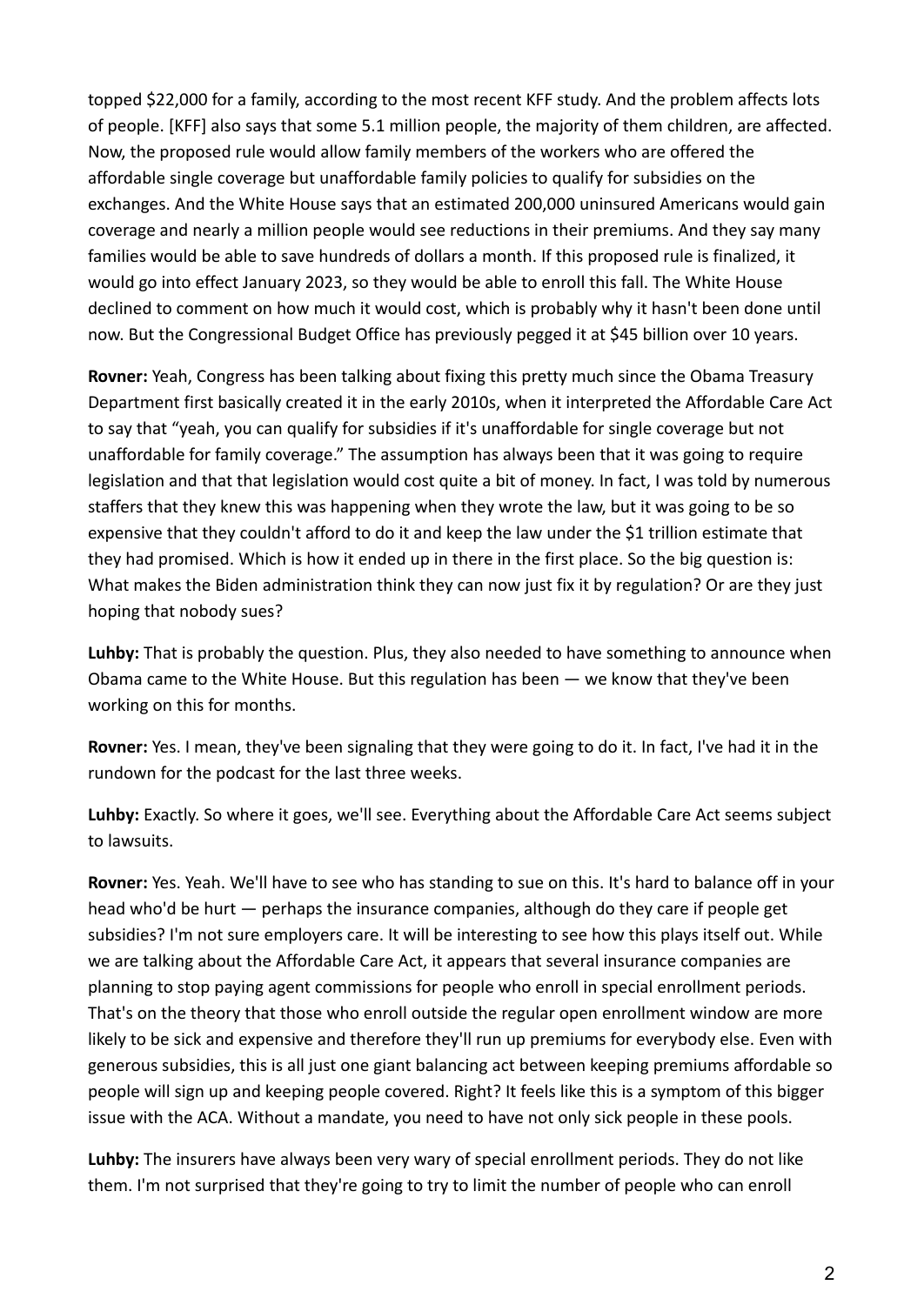during this period for that very reason … is that if you know you're sick and need coverage, you're going to enroll during the open enrollment. And if you are just sort of responsible and want to make sure that you have health insurance if you need it, you'll enroll in the open enrollment period. But who enrolls in a special enrollment period? People who all of a sudden need health insurance for some reason. So those are going to be the pricier people.

**Rovner:** Yeah, well, the agents are not very happy because now they're being told that "hey, if you go to the trouble of enrolling these people, you're going to do it for free." So I think that is a fight that will also continue to play out.

**Luhby:** But the White House and [the Centers for Medicare & Medicaid Services] have provided more money specifically for navigators year-round, so it doesn't have to be only the agents that are enrolling them. The navigators have more money now, and while they use a lot of it in open enrollment, the increase was designed to be year-round.

**Rovner:** Yeah, so we'll see how many people continue to get this coverage. All right. Well, let us turn to covid. It is still not over, people. Official Washington appears to have had another superspreader event: the annual Gridiron dinner, which last weekend brought together journalists, government officials, and various other A-listers to break bread and hold hands and watch skits and apparently give each other covid. Among those who went to the dinner and are now testing positive are Attorney General Merrick Garland, Commerce Secretary Gina Raimondo, and House members Adam Schiff and Joaquin Castro. And those are only the ones that we actually know about. Meanwhile, as Congress prepares for its two-week Easter/Passover break, it looked like a stripped-down covid funding package might pass before lawmakers leave. But now not so much. What's going on with the covid funding? Jessie, I thought they were going to do this. They got a deal, right?

**Hellmann:** Yeah. So things are moving really fast on this. There is a \$10 billion agreement on covid funding, with some offsets that Republicans and Democrats could agree to. But kind of the last minute, Republicans decided that they wanted some votes on some amendments that Democrats just don't want to have votes on, particularly around the Biden administration's decision to resume processing migrants seeking asylum at the border. The Biden administration has gotten a lot of flak from this, especially from Republicans but even some Democrats. Which is why Senate leadership wants to avoid a vote on amendments like this.

## **Rovner:** Yeah.

**Hellmann:** The path forward is really murky. Like you said, they're about to head out on recess, and, at this point, it doesn't look like there's going to be a vote on that before they get out of town.

**Rovner:** Now this was a \$10 billion package, down from a \$15 billion package the House had tried to put together, down from the \$22 billion that the Biden administration says it needs to keep buying things like tests and treatments and vaccines. Tami, what made it into the \$10 billion package and what didn't?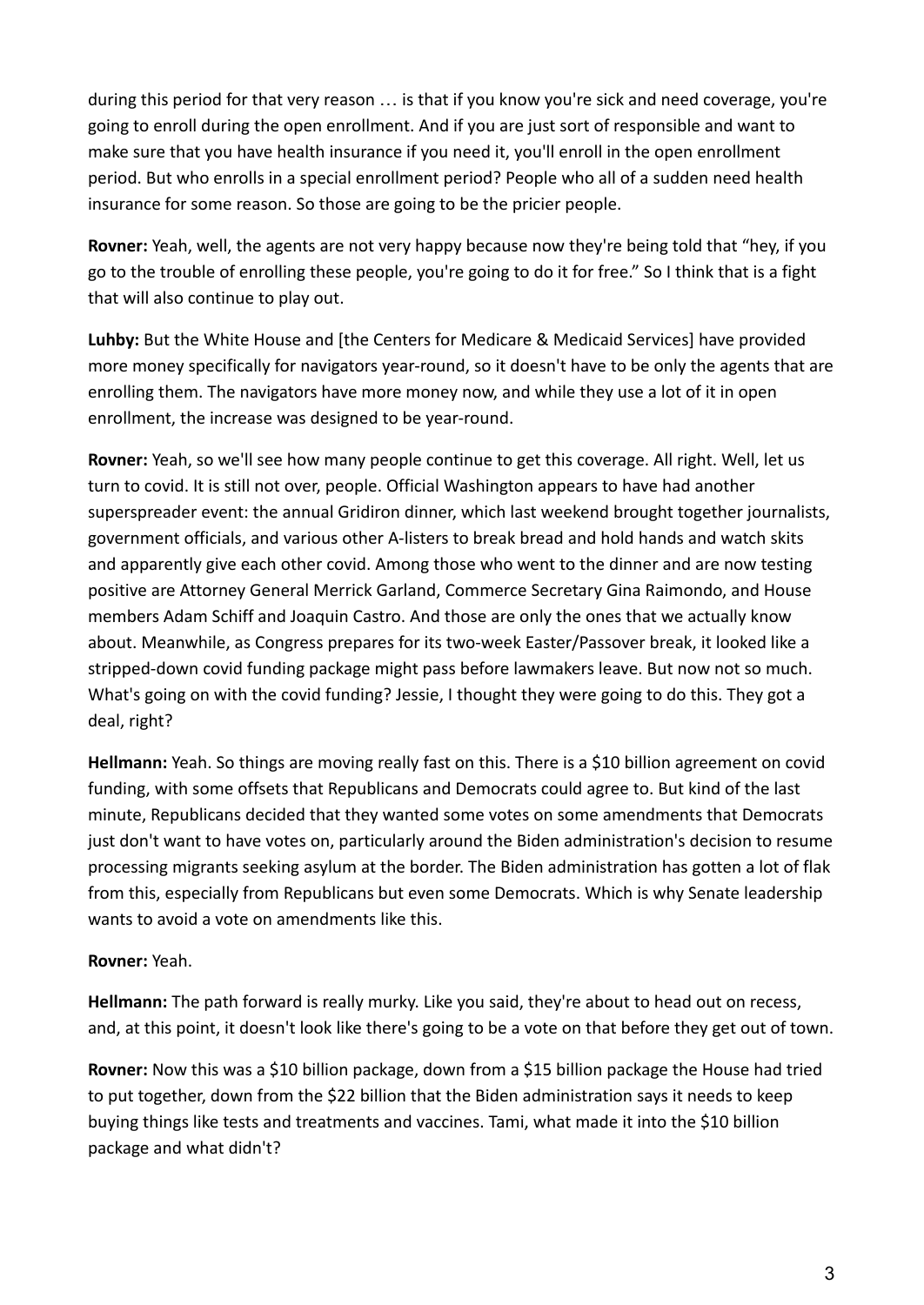**Luhby:** Two of the things that didn't are global aid, which we can discuss. Some of the first important things is that there's not money for the U.S. to help other countries deal with covid. And then also one thing that I wrote about last week is there is no money to specifically refund the uninsured program. So right now, or at least since spring of 2020, people who are uninsured could get tests, treatment, and vaccines at no cost because the providers could get reimbursement from the federal government. And they've already gotten close to \$20 billion, \$19 billion, out of it, but now it's run out of money. And there are still places for the uninsured to get free testing and vaccines. But it's going to become much more limited going forward. So those are not in the \$10 billion.

The main thing is it's giving \$9.25 billion to [the Biomedical Advanced Research and Development Authority] in order to mainly spend money on buying more therapeutics like the oral antivirals, the monoclonal antibodies. And then it's also providing more funding to purchase vaccines and to maintain testing capacity. Because of course, right now, after the omicron wave, not that many people are getting tested. But when the next wave comes  $-$  if it does  $-$  the country has to be able to scale up quickly. And without the current demand, manufacturers would scale down without some government assistance. So those are the things that are in. Those are a lot of the main things — and some money. They're giving \$750 million for research, clinical trials, and the development of vaccines for emerging variants.

How is this getting paid for? The reason it went from \$15 billion to \$10 billion is because Congress in the omnibus spending bill was going to take some money from the state and local funding that they had given states [through] the American Rescue Plan. But several Congress people were not happy with that, in thinking that their states were going to lose some funding, some previously promised funding. So that got nixed. And now they're going to be taking, again, unspent money leftover relief funds — but it's coming from the Shuttered Venue Operators grant that was money that went to live music venues, theaters, and museums. It's coming from the Economic Injury Disaster Loan Advance Program, which was giving money for small businesses, the Aviation Manufacturing Jobs Protection Program. You know, all of these household names that we all know. But, yeah, this is leftover covid money. But already there are small businesses — because a lot of this money is going to small businesses — there are small businesses that are going to be protesting, that are protesting. They're losing this money. The Republicans are basically saying that this additional aid has to come from somewhere. They want it to be paid for. And so the money that's leftover is a lot of this relief money.

**Rovner:** Yeah. And that's where you start fighting, although this seems like an odd way to run a pandemic, is to sort of constantly run out of money and then throw more at it and then run out of money and then throw more at it. We've talked about the government as a "bad business partner" many times before, and this seems to be fitting with that? "Well, we've got to go on spring break, so we'll do this when we come back." And a lot of these programs are going to lapse and then have to restart because that's the way Congress does things these days.

Well, also this week, the White House announced a new governmentwide effort to address long covid, which is estimated to affect as many as 20 million people who have lingering, often debilitating symptoms, even after sometimes mild cases. What's the administration doing here,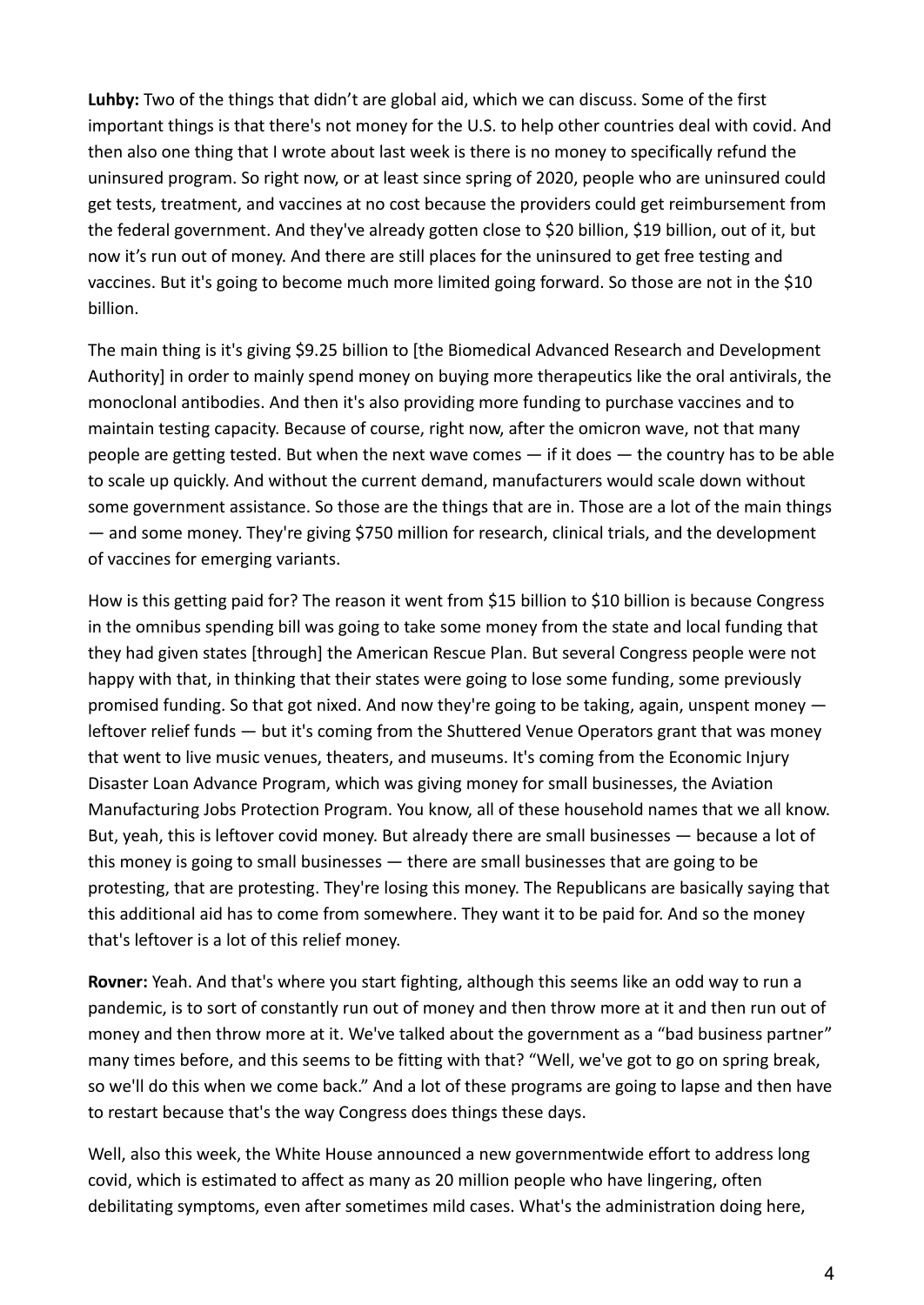and how much of a difference could this make? I feel like this is a really big issue that's really flown under the radar.

**Luthra:** Well, a lot of the research right now is really not very good. It's a lot of small, self-identified people in these Facebook groups, where there hasn't been a really good opportunity to better get a truly randomized sample and understand if you get covid and you develop long covid, what are the implications. And we know that long covid is real, but we also know many people say that they have it and never had covid. And so this is a really good chance for the White House to fill in what's a very potent knowledge gap, right? And help us better understand how prevalent, how problematic this condition is, and then how we can best treat it.

**Rovner:** Yeah, it's this terrifying thought that we're going to have millions of people who are basically disabled added to the disability rolls who may never be able to fully go back to work. And there's kids with long covid. We don't know what that means to them as they grow up, we don't know. Obviously, we don't know how long long covid lasts because we've only had covid for two years, but it is clearly something that's more common than I think people would like to admit. In the coverage of this, people seem to be happy that the White House is making it a priority, but they worry that this is too little too late, that we should have jumped on this a lot earlier, as soon as we knew that this was going to be a problem. But I don't really see a lot of other countries jumping on it either.

All right. Well, kudos to The New York Times' Sharon LaFraniere, who in the White House covid briefing Tuesday finally got [Centers for Disease Control and Prevention] Director Rochelle Walensky to say that those extra boosters are not just available to people over 50 but actually recommended for them. This whole second booster thing has been yet another case of confused communications from the CDC. In fact, Walensky this week also announced she's bringing in a senior government expert from outside the agency but inside the Department of Health and Human Services to perform a thorough review and recommend improvements to help CDC regain its former standing as one of the nation's and one of the world's preeminent science entities. CDC has really fallen on hard times in public opinion and official opinion. Is this going to be enough, or are they going to need to strip it down to the studs and rebuild it?

**Luthra:** I'm a little sympathetic. I think the CDC has had a very, very difficult job for the past few years. The public at large has never had to see scientific consensus unfold in real time. And what we've experienced is the knowledge has changed. Certainly, mistakes have been made. But I think when you are an organization that has been as historically underfunded as the CDC and presented with this really mammoth task of trying to convey in real time a changing understanding of a virus that has changed, I could not do that. I'm curious what changes we will see. But I do want to just take a moment and say I don't think any administration could have done this well. It's just too difficult.

**Rovner:** Yeah. And the CDC has always been very cautious, of the agencies in HHS. They have a huge job, and they're responsible for all the things that make people panic, basically. So they've always been very careful and very circumspect, and it's been very difficult for them to get ahead of this. I will be interested to see what this review comes up with and what its recommendations are.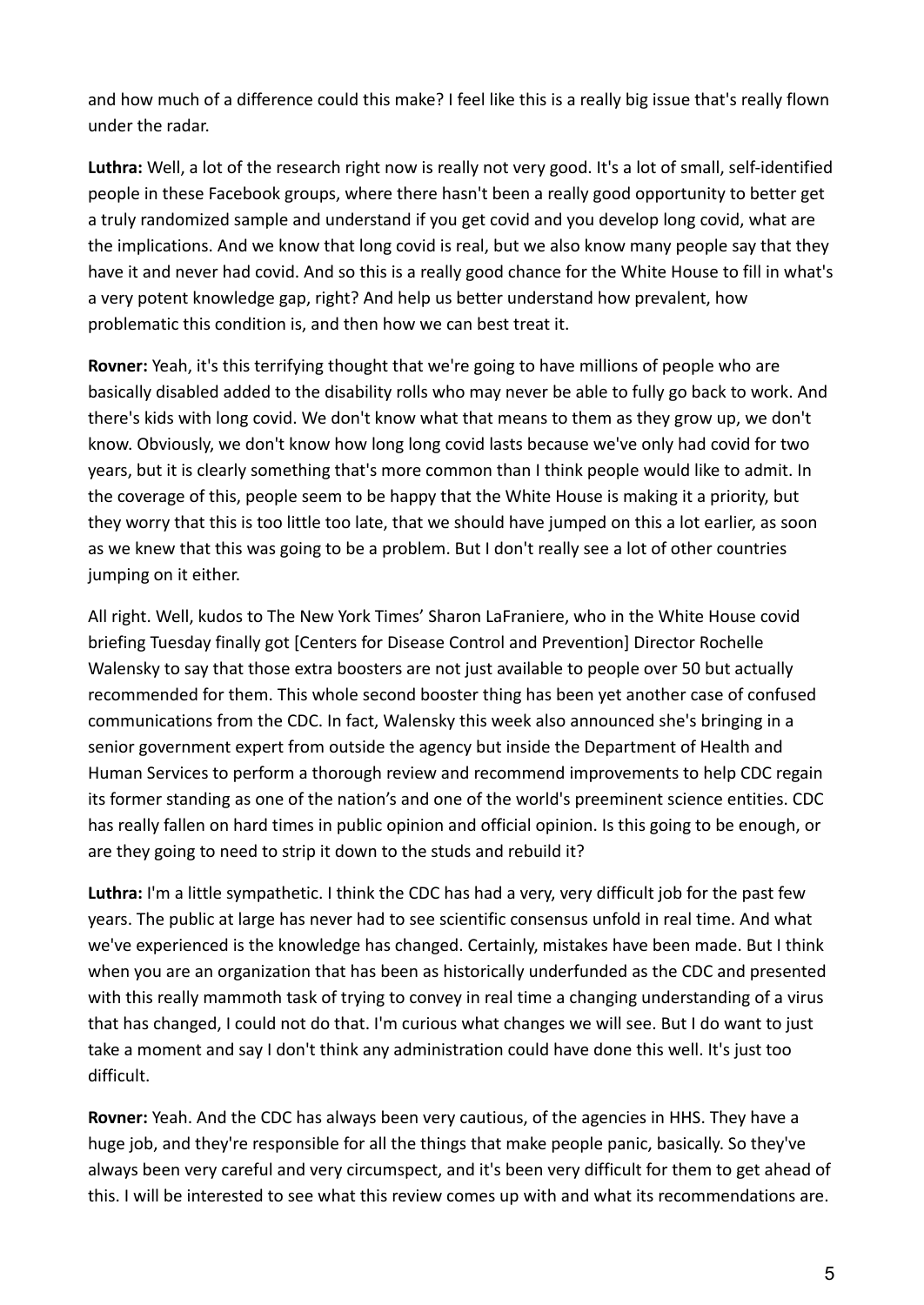Because the CDC, both … obviously, under the Trump administration, it was pretty clear that there was politics involved. But under the Biden administration, the CDC has also had its stumbles, as I just mentioned, on recommendations for boosters and things like that. So it's not like the agency is … that everything was great when the administration changed. There's still work to be done there.

All right. Let us turn to abortion. Lawmakers in Oklahoma have been particularly busy this week. One bill is on its way for an expected governor's signature. Another is moving rapidly through the legislature, quite literally as we tape this show. Shefali, what are they up to out there?

**Luthra:** What are they not up to? So on Tuesday, the Oklahoma House of Representatives voted to pass a total ban on abortion that the Senate passed last year, and they found this ban and they have moved it to the governor. That would take effect around the end of August, 90 days after the legislature adjourns in May. So by the time it has an effective date, *Roe v. Wade* could very well be overturned. But they are not wasting any time. Today, they're voting on a Texas-inspired six-week abortion ban that would use that private lawsuit structure to essentially chill any abortion provider from providing these kinds of services after six weeks. That is very likely going to pass through the House today. It's already passed the Senate. The governor is expected to sign [it] as well. It could be in effect as early as tomorrow. And if that happens, the implications will be really significant, right? Because we know that thousands of Texans have been traveling out of state for care, and 45 percent have been going to Oklahoma, to say nothing of the Oklahomans themselves.

**Rovner:** Which is next door.

**Luthra:** Yes. Who will also now have to go somewhere else for abortions. We're talking two-week wait times at a minimum for appointments. And two weeks is precious when six weeks is the limit. I think if any state could pass a Texas-inspired ban, there is none that could have a greater impact than Oklahoma.

**Rovner:** And of course one would expect that this would go back to the Supreme Court. I mean, we know that the Supreme Court's going to rule on this Mississippi case, and we suspect that they're going to do it at the very, very end of the term, which will be the last week of June or the first week of July. But could they be forced to maybe take another stand on the Oklahoma case?

**Luthra:** It seems that they've done a pretty good job of quelling all of the discussion around the Texas ban, and what folks have been telling me is that for Texas-style bans in particular, they don't really see much of a future in the federal courts anymore. And if we see legal challenges, it's going to be in the state courts. The Oklahoma state Supreme Court has in the past ruled against some abortion restrictions, so there's some hope that maybe they will step in here. But the fact that this law would take effect immediately does raise some complications, right? Because you have to stop providing services while you file that lawsuit.

**Rovner:** So, meanwhile, while red states in the Midwest and Great Plains and the South are tightening their abortion restrictions in anticipation of the Supreme Court letting them come later this summer, some states are trying to welcome patients from states where access is being restricted, like Colorado, right?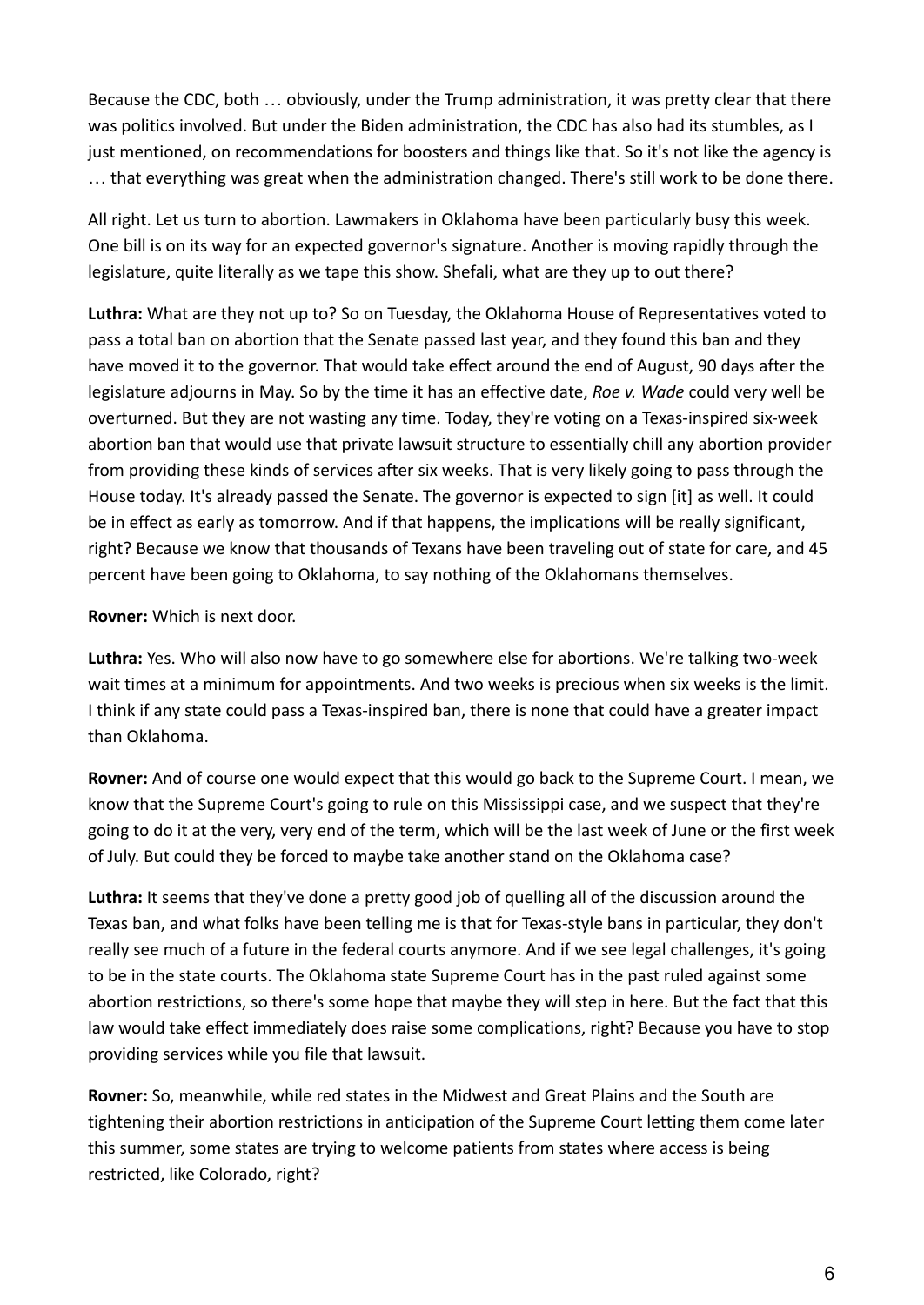**Luthra:** Colorado is super interesting, right? It's already emerged as this hub for patients, right? You got a lot of Texans going to Colorado. They passed their own Reproductive Health [Equity] Act, which would sanctify abortion rights in the state. It's also a direct flight to get to Boulder or Denver from the major cities in [Idaho], and [Idaho], as we know, also just passed a Texas-style abortion ban. So there's going to be just a lot of pressure on Colorado, in particular, and I think it provides a really interesting model for us to see whether and how blue states are able to fill in the gaps. But the providers I've talked to there as well are just worried that they're already at their max. And they don't know how much more they can do without significant expansions in resources, in clinics, in providers.

**Rovner:** Yeah, I mean, you have to wonder whether there's going to be a huge migration of providers from these states where abortion is basically no longer going to be allowed to these states where it is allowed but there aren't enough providers. And there's just going to be this huge travel … that it will be something back to … which was true in the early 1970s, before *Roe v. Wade*, is that women who could afford to travel did. And it was not that hard to get an abortion by crossing state lines. Is that basically what we're looking at here?

**Luthra:** That seems more and more likely. And we've seen so many Texans travel, and the financial hardship is just so powerful. I have thought a lot about this one story collected by the Texas Policy Evaluation Project. The couple, they didn't buy any groceries for a week. They ate their scraps, and they couldn't buy dog food, either. So whatever scraps they couldn't eat, they gave to their dogs. And that was how they saved the money to travel. And I don't think we can overstate just what an arduous financial burden it already is. And as more states pass these kinds of restrictions, you're exactly right, it's going to be too difficult for some people. And those who can afford to travel will, and those who can't will try and self-manage at home — some safely, some not. Or they'll be forced to carry pregnancies to term that they didn't want.

**Rovner:** And speaking of trying to self-manage at home … What abortion rights advocates had considered their saving grace and anti-abortion forces their biggest threat if *Roe* is overturned is the abortion pill. Which you don't necessarily have to go to a clinic to get. But even that's proving harder for women to get, right? Thanks to both increasing cost and increasing regulation, it looks like anti-abortion forces are trying to stop that as well.

**Luthra:** Absolutely. We are seeing a big slew of bills that would ban telemedicine for the abortion pill, even though the FDA has endorsed telemedicine, medical experts have for a long time. Rachel Bluth had a really good [story for California Healthline](https://californiahealthline.org/news/article/doctors-abortion-pills-telemedicine-mail-order-pharmacies-legislation-ban/) looking at doctors who try and get certified to do medication abortions over telemedicine. But, just, it's too difficult. So even though they are prepared to provide this care, right now they can't. And they're forced to stay within their own states more or less.

**Rovner:** And these are doctors who have gone ahead and gotten licensed in other states. I mean, it's not like just filling out a form.

**Luthra:** Yes. One thing that I think we should keep an eye on is if and after *Roe vs. Wade* is overturned if states like California and New York change their extradition deals with other states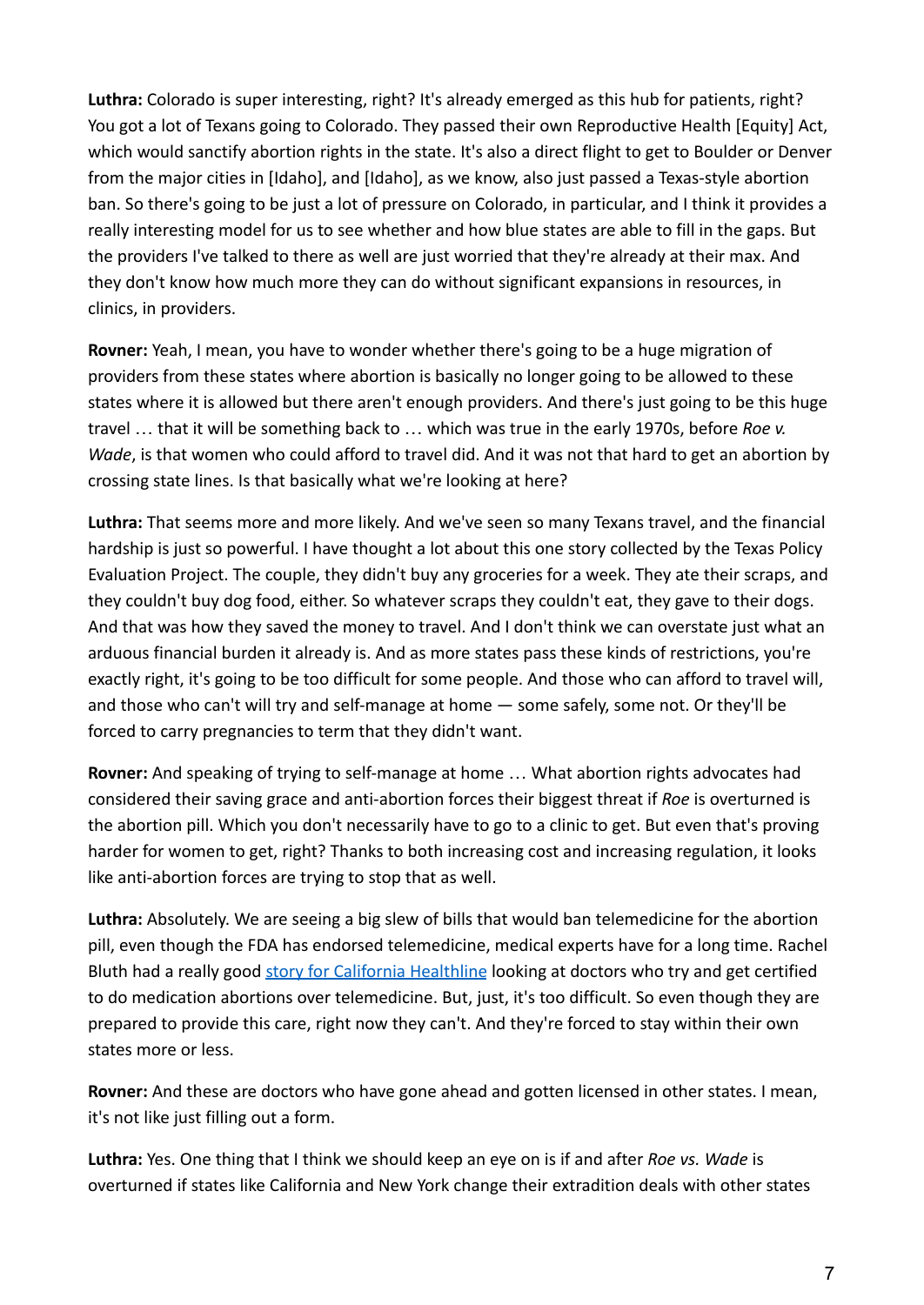essentially so that they would protect doctors who provide medication for abortions across state lines, knowing that they are violating the law in, say, Mississippi. Normally, the states would comply with other states' laws, but maybe they won't.

**Rovner:** It could be a very odd summer. Speaking of things that Congress would like to get done but has not yet — sometimes even the simplest things are not. The House last week approved a bill that would cap diabetes patients' out-of-pocket costs for insulin. But the Senate appears to want to go in a different direction. There's both politics and substance here. Democrats don't necessarily want to split off this albeit very popular issue from the rest of the drug price debate. They would like to keep that all together. But the House bill wouldn't actually lower the price of insulin; it would just pass the cost onto others. Jessie, what's going on with drug prices? Are we going to see something?

**Hellmann:** The Senate version, sponsored by Sen. Raphael Warnock [of Georgia], is supposed to get a vote this month. There is an effort by Sens. Jeanne Shaheen [of New Hampshire] and Susan Collins [of Maine] that would actually try to get at the list price by getting at the rebates issue. That text has not been introduced yet. Supposedly, it's supposed to come out sometime this month. But there are people who say even that doesn't go far enough in holding drug companies accountable for raising the prices of this 100-year-old drug. So we'll see what happens next. There's also some criticism that neither of the bills really helps people who are uninsured, and those are the people that are least likely able to afford insulin. And these are people that are most likely to ration insulin, which can lead to really serious health effects and death. We'll see what happens next with this.

**Rovner:** This is something that has bipartisan support, that President [Donald] Trump wanted to do and the Republicans wanted to do and Democrats have wanted to do. And there are, as you mentioned, there are bipartisan efforts to do this. And yet they just can't seem to push any of this over the finish line. Is this just the continued clout of the drug industry, or is it that they're just scattered here about the politics and can't figure out what to do?

**Hellmann:** So Pharma hasn't taken a position on this bill, which in my experience means that they don't oppose it. They might quietly support it because they think it might kill momentum for broader drug pricing reform, like Medicare price negotiation. I think the bigger question is: Can this get 10 Republican votes in the Senate? It's a political issue. This bill would be really great for Raphael Warnock, who's facing a tough reelection bid.

**Rovner:** And that's a seat that Republicans really want back, in Georgia.

**Hellmann:** They really want that. So is Sen. Mitch McConnell going to give his members permission to vote for this bill that would help Democrats? I don't know. Ten Republican votes are going to be hard to get for this.

**Rovner:** Sometimes the more popular something is, the harder it is to get the votes for it because it's so politically salient. Well, finally, this week, while most people retiring from Congress seem to be Democrats who are reading what they think is the writing on the wall about what seems likely in this year's midterms, we got news of another prominent Republican calling it quits: Fred Upton,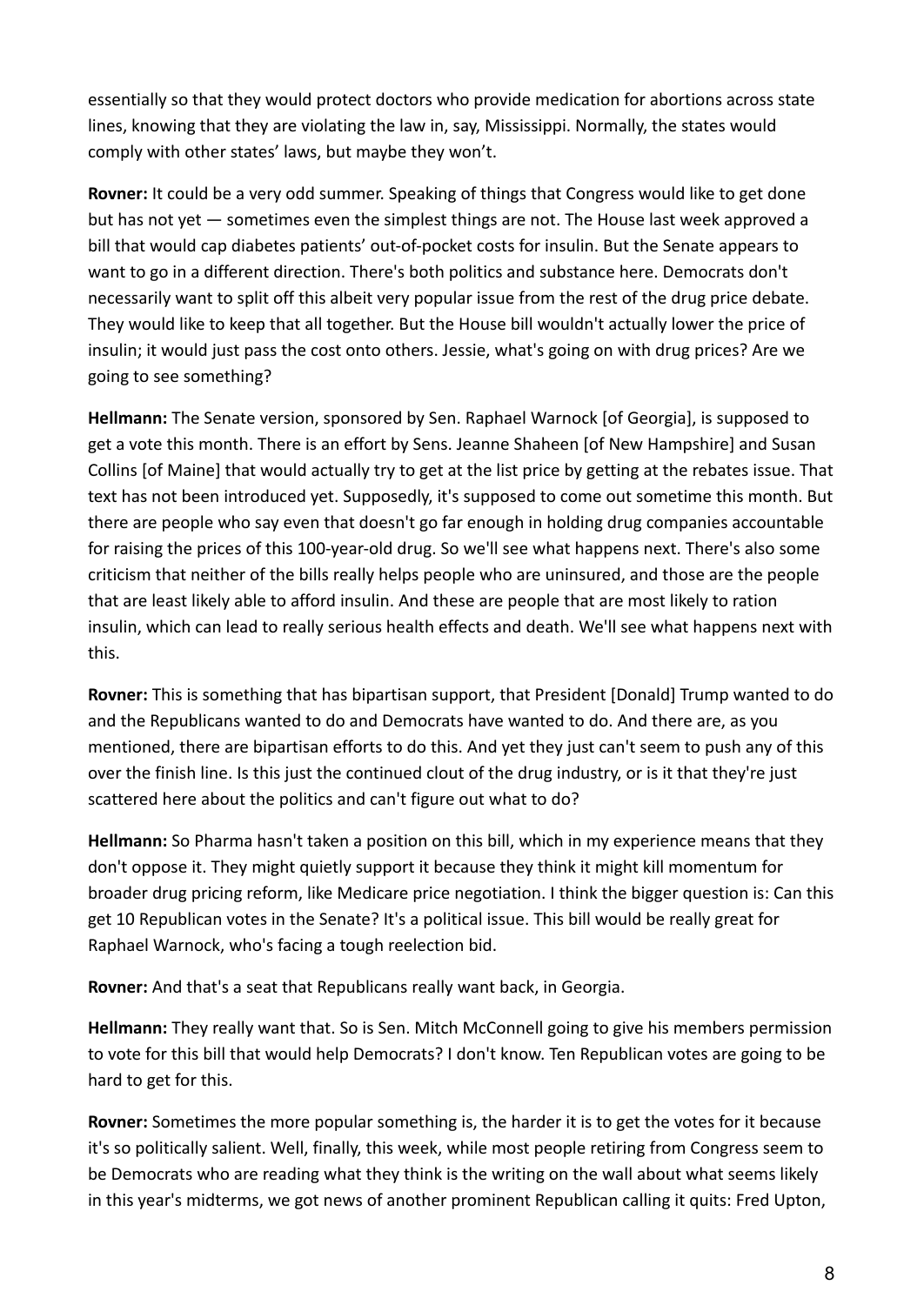Michigan Republican, former chair of the House Energy and Commerce Committee — and I add, because I can, former sports writer at the Michigan Daily, my alma mater — said he'll step down at the end of this Congress. As chairman of the committee and/or ranking member, Upton helped steer through some pretty big health bills, including the 21st Century CURES Act and the bill that fixed the Medicare physician fee payment glitch and reauthorized the Children's Health Insurance Program. Upton joins North Carolina Republican senator Richard Burr as a legislator leaving with a lot of health policymaking expertise. They're both, at least when it comes to health care, centrist and very happy to do bipartisan deals. Are we seeing a real political shift here when it comes to how Republicans view health care policymaking? I just wonder with all these deal-makers stepping down if there'll be anybody left to make bipartisan deals with.

**Luthra:** I think it's Jonathan Cohn who has talked about the lack of real intellectual interest in health care as a policy issue in Republican politics at large. And so you're right, those voices were already incredibly rare. I can't think of anyone else. I'm sure if there is anyone, Jessie would immediately know the name, right? But the room for bipartisan health policy has been really slim for a long time, right? And it just seems that there's no curbing that trend.

**Rovner:** Yeah, those were two of the biggest names in terms of doing bipartisan deals. I guess Mike Burgess will still be there from Texas, who's done some bipartisan work. But when you think about Republicans who [are] willing to wade into the fray on health care — and, really, it's a hard issue, and a lot of members kind of shy away from it because it's such a hard issue. And these are guys who have really done the work over the years and who also, and this is not insignificant, have experienced staff who know the ins and outs of these things. Part of it, too, is members come in and they want to take on health care. And they have people who have zero idea how complicated it is, where the landmines are, who to talk to, who you need to avoid, whether Pharma really means that they're going to not oppose something if they don't say anything about it. There's a lot of places where you can get into a lot of really big trouble if you don't have somebody who's been doing this for a while. And just sort of makes me wonder what the … we saw a huge exodus of Democratic expertise walk out the door in the last six or seven years, people like Henry Waxman and George Miller. Now we're seeing sort of the counterparts on the Republican side walking out, too, and I just wonder what it's going to mean going forward for trying to do some of these complicated things, particularly like Medicare and Medicaid and drug prices and all those things that everybody talks about as being really important. Anyway, that's my lecture for the day.

So that is the news for this week. Now it is time for our extra credit segment, where we each recommend a story we read this week we think you should read, too. Don't worry if you miss it we'll post the links on the podcast page at khn.org and in our show notes on your phone or other mobile device. Shefali, you have this week's story I wish I had written. Tell us about it.

**Luthra:** This is by Caroline Kitchener, the very excellent abortion reporter at The Washington Post. And she wrote, ["With Roe Endangered, Democrats Divide](https://www.washingtonpost.com/politics/2022/04/02/abortion-rhetoric-roe/) on Saying the Word 'Abortion.'" And she gets into detail about Joe Biden's real inability to say the word "abortion" whenever talking about abortion laws, right? His framing of "reproductive health" and sometimes "women's health" although abortion affects not just women, anyone with a uterus can get an abortion. But she really delves into the polling that seems to be driving Biden's decision, the frustration among advocates,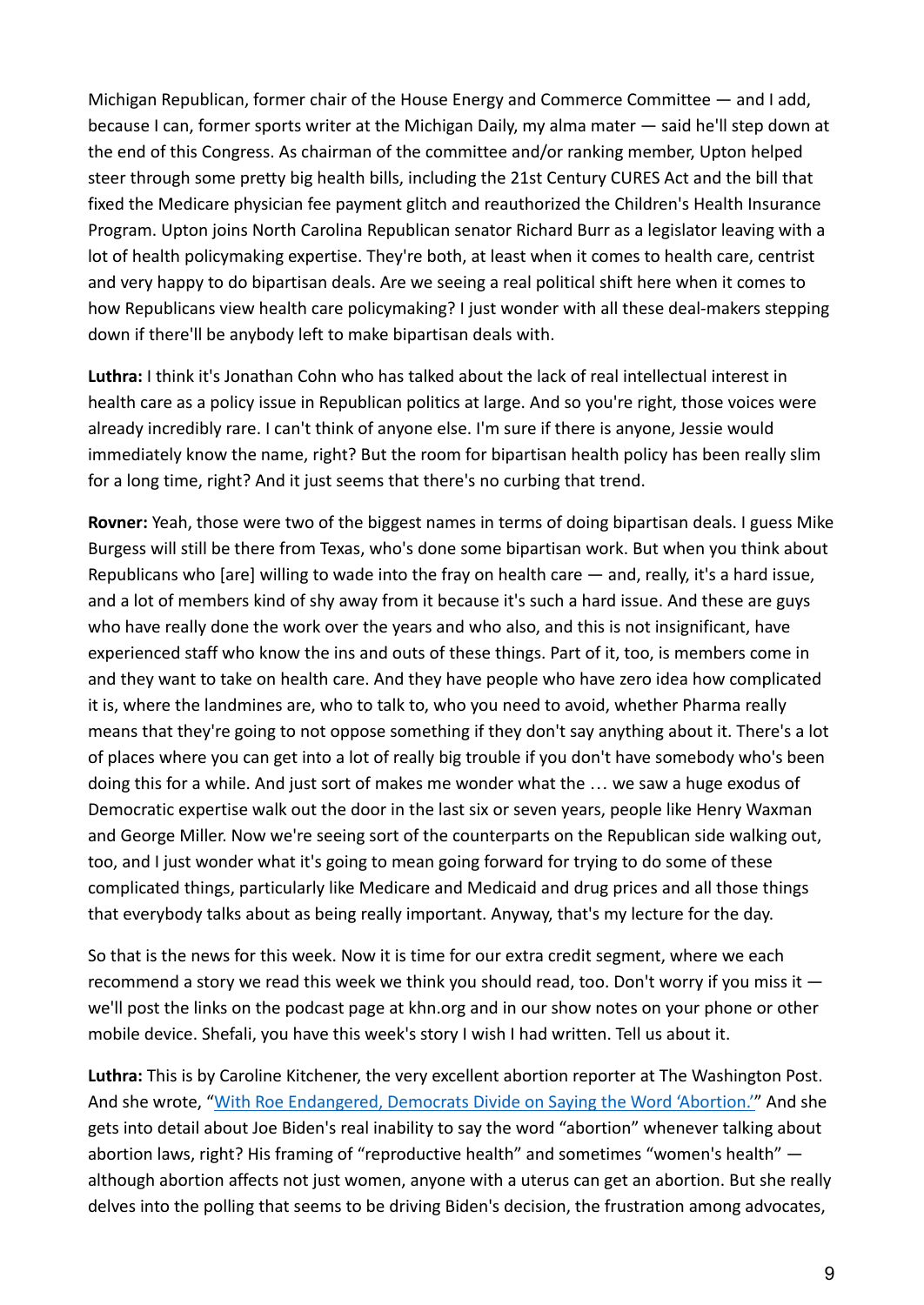the potential implications, the debate around messaging. One thing I want to note that I think we've really seen maybe start to shift in recent weeks is the president hasn't said "abortion," but the vice president has. And maybe there's something there, but it's an issue that is of interest to so many of us. Julie, you wrote about it a few years ago, too, and I'm really glad that Caroline wrote the story.

**Rovner:** Yeah, it was a really good piece. Jessie?

**Hellmann:** So my extra credit this week is a story from Kaiser Health News and NC Health News. It's called ["\\$11M for North Carolina Work-Based Rehab](https://khn.org/news/article/trosa-north-carolina-drug-opioid-work-rehab-funding-concerns/) Raises Concerns." So, as the title suggests, it's a work-based program. People don't have to pay anything. They get free treatment and housing and meals. But in exchange for that, they have to do some kind of work. This organization is associated with places like thrift stores and laundromats. And in exchange for getting treatment, they have to work at these places. But there's ethical questions, legal questions, or questions about whether this is even effective. As we know, addiction treatment can be really expensive, especially for people who are uninsured. And I think this raises interesting questions about … How do we get care to those people? Where do you draw the line? So I would definitely recommend giving this a look.

**Rovner:** And, Tami, you have a rather unique extra credit this week.

Luhby: I do. Mine is from Health Affairs, and it's [titled](https://www.healthaffairs.org/do/10.1377/forefront.20220330.958914) ... I don't know how to explain ... It's "Health Care"  $-$  two words  $-$  "Is Now Healthcare"  $-$  one word, by Alan Weil.

**Rovner:** The editor in chief of Health Affairs.

**Luhby:** Yes. And it's a little unusual, but it's a piece that I have to say I spent a lot of time on. So last Friday, Alan came out with his bombshell post that the journal was changing its style on health care from two words to one word. And now this is an issue that we've actually discussed a lot internally at CNN, as I'm sure a lot of journalists and health policy people all over have.

**Rovner:** Two words. I will die on this hill.

**Luhby:** Yes, several years ago, my editor ruled firmly that it is two words. So Alan explained that their primary motive was financial, as all important decisions in health care are, since it pays authors by the word. The journal now expects to save \$3.46. And if other journals follow suit, the aggregate savings throughout the health care sector would be \$89.23. And Alan said that they're very excited to do their part to bend the health care cost curve. They also gave how much it would affect overall health care spending. But the decimal point was too small for me to be able to tell you. I thoroughly enjoyed this post, and I also … It helped me realize two things: One, that Friday was April 1. And that also I'm a real health care policy nerd.

**Rovner:** Yes, I admit I was also initially taken in by this. I will point out that not only was this an April Fools' joke, but one of our senior vice presidents, Larry Levitt, who tweeted that KFF was finally going to throw in the towel and merge with Kaiser Permanente — that was also an April Fools' joke. Health Affairs is not making health care one word. KFF is not merging with KP, just to keep things straight.